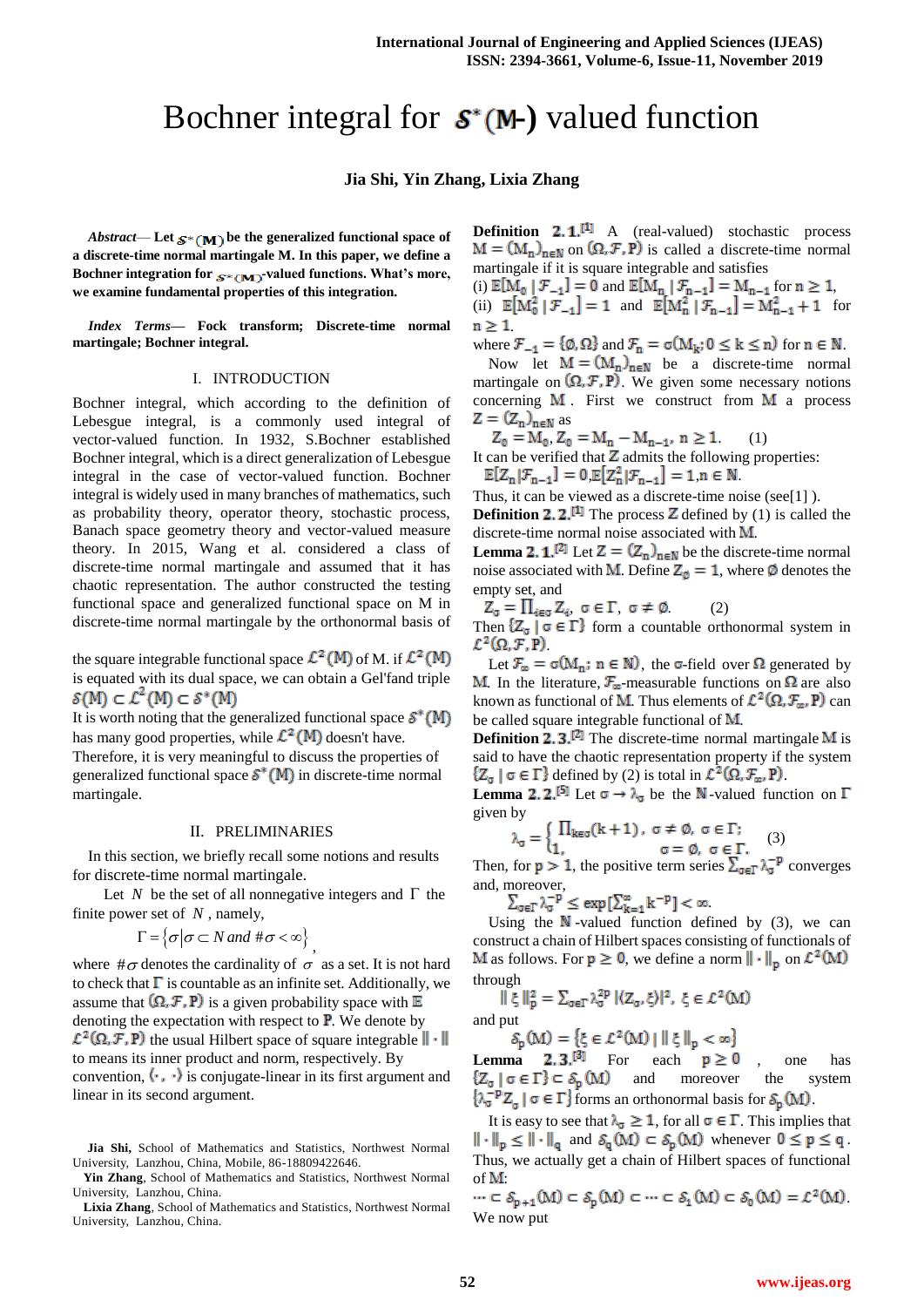$S(M) = \bigcap_{p=0}^{\infty} S_p(M)$ 

and endow it with the topology by the norm sequence  $\left\{\|\cdot\|_{\mathbf{p}}\right\}_{\mathbf{p}\geq \mathbf{0}}$ 

**Lemma 2.4.**<sup>[3]</sup> The space  $\mathcal{S}(M)$  is a nuclear space; namely, for any  $p \ge 0$ , there exists  $q > p$  such that the inclusion mapping  $i_{pq}: \delta_q(M) \to \delta_p(M)$  defined by  $i_{pq}(\xi) = \xi$  is a Hilbert-Schmidt operator.

**Lemma 2.5.**<sup>[3]</sup> Let  $\delta^*(M)$  be the dual of  $\delta(M)$  and endow it with the strong topology. Then,

 $S^*(M) = \bigcup_{p=0}^{\infty} S_p^*(M)$ 

and moreover the inductive limit topology on  $S^*(M)$  given by space sequence  $\{S_p^*(M)\}_{p\geq 0}$  coincides with the strong topology. We mention that, by identifying  $\mathcal{L}^2(M)$  with its dual, one comes to a Gel'fand triple:

 $\mathcal{S}(M) \subset \mathcal{L}^2(M) \subset \mathcal{S}^*(M)$ 

which we refer to as the Gel'fand triple associated with  $M$ .

**Lemma 2.6.**<sup>[3]</sup> The system  ${Z_{\sigma} | \sigma \in \Gamma}$  is contained in  $\mathcal{S}(M)$  and moreover it serves as a basis in  $\mathcal{S}(M)$  in the sense that

 $\xi = \sum_{\sigma \in \Gamma} \langle Z_{\sigma}, \xi \rangle Z_{\sigma}, \xi \in \mathcal{S}(M)$ 

where  $\langle \cdot, \cdot \rangle$  is the inner product of  $\mathcal{L}^2(M)$  and the series converges in the topology of  $\mathcal{S}(M)$ .

**Definition 2.4.<sup>[3]</sup>** Elements of  $S^*(M)$  are called generalized functional of M, while elements of  $\mathcal{S}(M)$  are called testing functional of M.

Denote by  $\langle \langle \cdot, \cdot \rangle \rangle$  the canonical bilinear form on  $\mathcal{S}^*(M) \times \mathcal{S}(M)$ ; namely,

 $\Phi \in \mathcal{S}^*(M), \xi \in \mathcal{S}(M)$  $\langle \langle \Phi, \xi \rangle \rangle = \Phi(\xi),$ 

where  $\Phi(\xi)$  means  $\Phi$  acting on  $\xi$  as usual. Note that  $\langle \cdot, \cdot \rangle$ denotes the inner product of  $\mathcal{L}^2(M)$ , which is different from  $\langle\langle\cdot,\cdot\rangle\rangle$ 

**Definition 2.5.**<sup>[3]</sup> For  $\Phi \in \mathcal{S}^*(M)$ , its Fock transform is the function  $\overline{\Phi}$  on  $\Gamma$  given by

 $\widehat{\Phi}(\sigma) = \langle \langle \Phi, Z_{\sigma} \rangle \rangle, \ \sigma \in \Gamma,$  (4)

where  $\langle \langle \cdot, \cdot \rangle \rangle$  is the canonical bilinear form.

**Lemma 2.7.**<sup>[3]</sup> Let  $\Phi \in \mathcal{S}_p^*(M)$ , where  $p \ge 0$ . Then the norm of  $\Phi$  in  $S_n^*(M)$  satisfies

 $\|\Phi\|_{-\mathsf{p}}^2 = \sum_{\sigma \in \Gamma} \lambda_{\sigma}^{-2\mathsf{p}} \left|\widehat{\Phi}(\sigma)\right|^2$ 

## III. MAIN RESULTS

In this section, we assume that  $(E, \epsilon, v)$  is a given finite measure space and  $s*(M)$  is the generalized functional space of a discrete-time normal martingale M. we mainly give the definition of Bochner integral of  $s*(M)$ -valued functions and examine fundamental properties of this integration.

**Definition 3.1.** The mapping  $\Phi : E \to S^*(M)$  is called a

simple mapping, if  $\Phi$  can be expressed in the following form  $\Phi = \sum_{i=1}^n \Phi_i I_{A_i}$ 

where  $\Phi_i \in \mathcal{S}^*(M)$ ,  $A_i$ ,  $i = 1, 2, \dots, n$ ,  $n \ge 1$ , is a measurable subset of pairwise disjoint in  $\epsilon$ , and  $\bigcup_{i=1}^{n} A_i = E$ .

**Definition 3.2.** For simple mapping  $\Phi = \sum_{i=1}^{n} \Phi_i \mathbb{I}_{A_i}$ , we can

define Bochner integral<br>  $\int_A \Phi(e) dv = \sum_{i=1}^n \Phi_i(e) v(A_i)$ By Definition 3.2, for  $q > p + \frac{1}{2}$ , we have

$$
\begin{aligned}\n\|\int_{A} \Phi(e) \, dv\|_{-q} &= \| \sum_{i=1}^{n} \Phi_{i}(e) v(A_{i}) \|_{-q}^{2} \\
&\leq \sum_{i=1}^{n} \|\Phi_{i}(e) v(A_{i}) \|_{-q}^{2} \\
&= \sum_{i=1}^{n} \sum_{\sigma \in \Gamma} \lambda_{\sigma}^{-2q} |\Phi_{i}(e) v(A_{i})(\sigma)|^{2} \\
&\leq \sum_{\sigma \in \Gamma} \lambda_{\sigma}^{-2(q-p)} \sum_{i=1}^{n} ||\Phi_{i}(e) ||_{-p}^{2} v(A_{i}) \\
&= \sum_{\sigma \in \Gamma} \lambda_{\sigma}^{-2(q-p)} \int_{A} ||\Phi(e) ||_{-p}^{2} dv, \\
\text{namely,} \\
\|\int_{A} \Phi(e) \, dv\|_{-q} &\leq C \int_{A} ||\Phi(e) ||_{-p} dv. \end{aligned} \tag{5}
$$

where  $C = \left\{ \sum_{\alpha \in \Gamma} \lambda_{\alpha}^{-2(q-p)} \right\}^{\frac{1}{2}}$ 

 $\sim$  2

**Definition 3.3.** A mapping  $\Phi(e)$  is called strong measurable. If  $\exists p > 0$ , and a sequence of simple mapping  $\Phi_n(e)$ , n  $\geq 1$ such that

 $\|\Phi(e) - \Phi_n(e)\|_{n \to 0} \to 0$ ,  $(n \to \infty)$ , v-a.s. (6)

**Definition 3.4.** Strong measurable mapping  $\Phi : E \rightarrow S^*(M)$ is called Bochner integral. If  $\exists p > 0$ , and a sequence of simple mapping  $\Phi_n(e)$ , n  $\geq 1$  such that

 $\lim_{n} \int_{R} ||\Phi_{n}(e) - \Phi(e)||_{-p} dv = 0$  (7)

In this case,  $\int_{\mathbb{R}} \Phi_n(e) dv$  strongly converges to an unique element in  $S_0^*(M)$ , which denoted by  $\int_{\mathbb{R}} \Phi(e) dv$ , and be called the Bochner integral of  $\Phi(e)$ .

Next we need to add to the reasonableness of the above definition.

First of all, according to equation (6), we know that the integral in equation (7) can be defined.

Secondly, we prove that  $\{\int_A \Phi_n(e) dv\}$  is a Cauchy sequence.

In fact, by equation (7), for  $q > p + \frac{1}{2}$ , we have<br>  $\left\| \int_{A} \Phi_{n}(e) dv - \int_{A} \Phi_{m}(e) dv \right\|_{-q} = \left\| \int_{A} (\Phi_{n}(e) - \Phi_{m}(e)) dv \right\|_{-q} \leq \int_{A} \left\| \Phi_{n}(e) - \Phi_{m}(e) \right\|_{-p} dv$ 

$$
\leq \textstyle{\int_{\mathbb{E}}\lVert \varphi_n(e) - \Phi(e) \rVert_{-p} dv \; + \int_{\mathbb{E}}\lVert \varphi(e) - \Phi_m(e) \rVert_{-p} dv \to 0}
$$

Thus, there exists an unique element in  $S_0^*(M)$ , which denoted by  $\int_{A} \Phi(e) dv$ , such that

$$
\int_A \Phi_n(e) dv \xrightarrow{S_n^*(M)} \int_A \Phi(e) dv
$$

Finally, it is easy to know that  $\int_{A} \Phi(e) dv$  is independent of the selection of the sequence of simple mapping  $\Phi_n(e)$ , n  $\geq 1$ satisfied equation (7).

Measurable numerical functions have an important conclusion in Lebesgue integral theory, that is, integrable and absolutely integrable are equivalent. Accordingly, for Bochner integral, the following theorem is also basic. So we can give the following characterization theorem for Bochner integrable mapping.

**Theorem 3.1.** Strong measurable mapping  $\Phi(e)$  is Bochner integrable if and only if  $\int_{\mathbb{R}} || \Phi(e) ||_{-\mathbb{p}} dv < \infty$ .

**Proof.** The "if" part. It can be seen by the definition of strong measurable mapping  $\Phi(e)$  is Bochner integrable, there exists  $p > 0$  and the sequence of simple mapping  $\Phi_n(e)$ ,  $n \ge 1$  such that  $\|\Phi(e) - \Phi_m(e)\|_{-p} \leq \frac{1}{n}$  for each positive integer n.

Since  $\|\Phi_n(e)\|_{-p} \le \|\Phi(e)\|_{-p} + \frac{1}{n}$ , v-a.e. and v is finite, then  $\int_{\mathbb{R}} ||\Phi_n(e)||_{-p} dv < \infty$ .

For each positive integer n, write

$$
\Phi_{n}(e) = \sum_{m=1}^{\infty} \Phi_{n,m} \mathbb{I}_{A_{n,m}}.
$$

where  $A_{n,m}$  is a measurable set of pairwise disjoint in  $\epsilon$  and  $\Phi_{n,m} \in \mathcal{S}_p^*(M)$ .

For each n, choose  $p_n$  so large that

$$
\int_{U_{m=p_{n}+1}^{\infty}A_{n,m}}\|\Phi_{n}(e)\|_{-p}dv<\frac{v(E)}{n},
$$